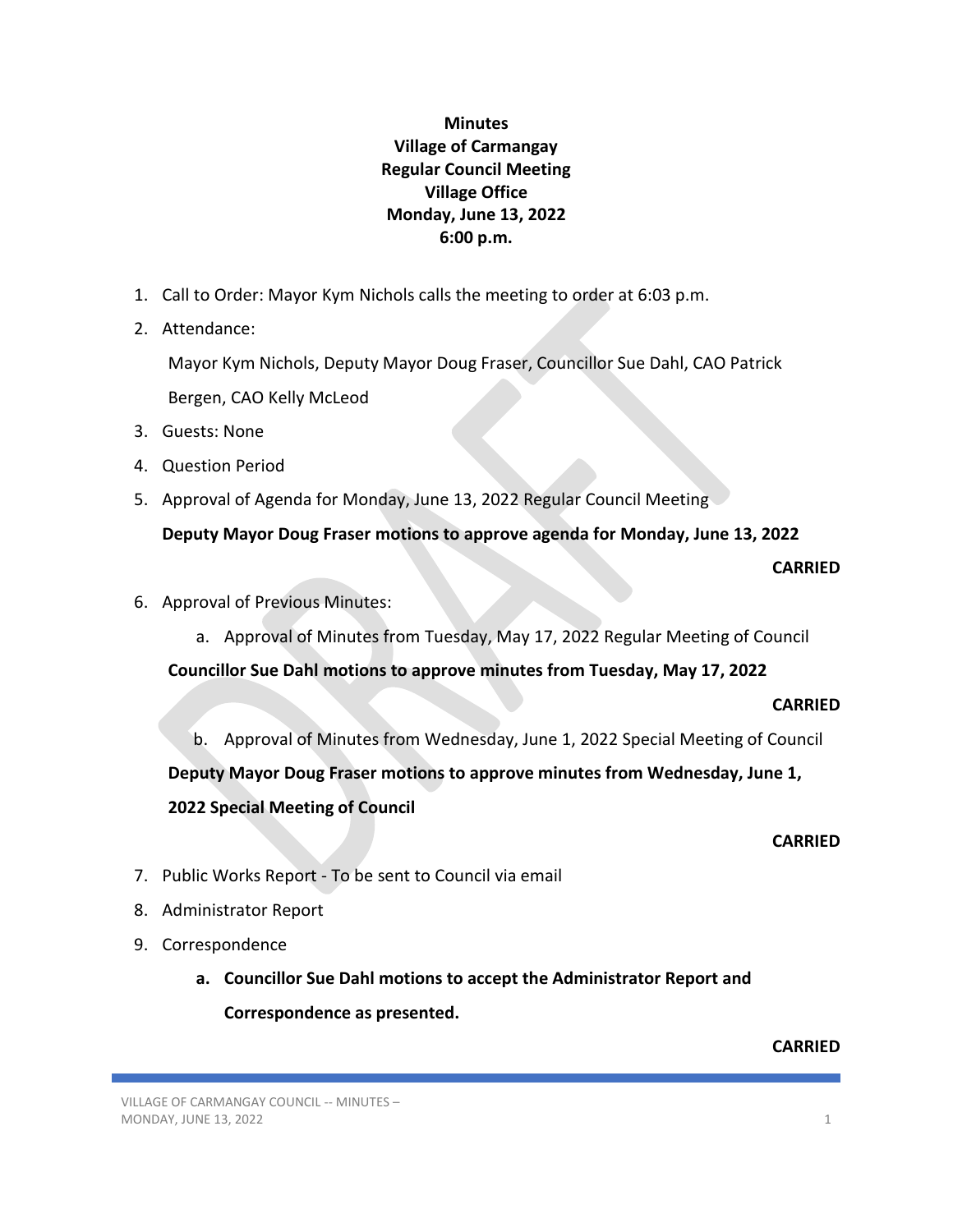#### 10. Financial Reports

# **Deputy Mayor Doug Fraser motions to accept the Financial Reports as presented.**

**CARRIED**

# 11. New Business

- a. Spring Clean Up:
	- i. Date set for Tuesday, July 5, 2022. The information will be shared via the Community Newsletter as well as posters.
- b. Bylaw #821 ATCO Gas Franchise
	- i. For information
- c. Bylaw #823 Municipal Borrowing Bylaw Operating Line of Credit

**Deputy Mayor Doug Fraser motions to pass first reading of Bylaw #823 – Municipal Borrowing Bylaw – Operating Line of Credit, as amended.**

#### **CARRIED**

**Councillor Sue Dahl motions to pass second reading of Bylaw #823 – Municipal Borrowing Bylaw – Operating Line of Credit**

#### **CARRIED**

**Mayor Kym Nichols motions for permission to pass third reading of Bylaw #823 - Municipal Borrowing Bylaw – Operating Line of Credit**

**CARRIED UNANIMOUSLY**

**Deputy Mayor Doug Fraser motions to pass third reading of Bylaw #823 - Municipal Borrowing Bylaw – Operating Line of Credit**

#### **CARRIED**

d. Bylaw #824 – Municipal Borrowing Bylaw – Mastercard **Councillor Sue Dahl motions to pass first reading of Bylaw #824 – Municipal Borrowing Bylaw – Mastercard**

# **CARRIED**

VILLAGE OF CARMANGAY COUNCIL -- MINUTES – MONDAY, JUNE 13, 2022 2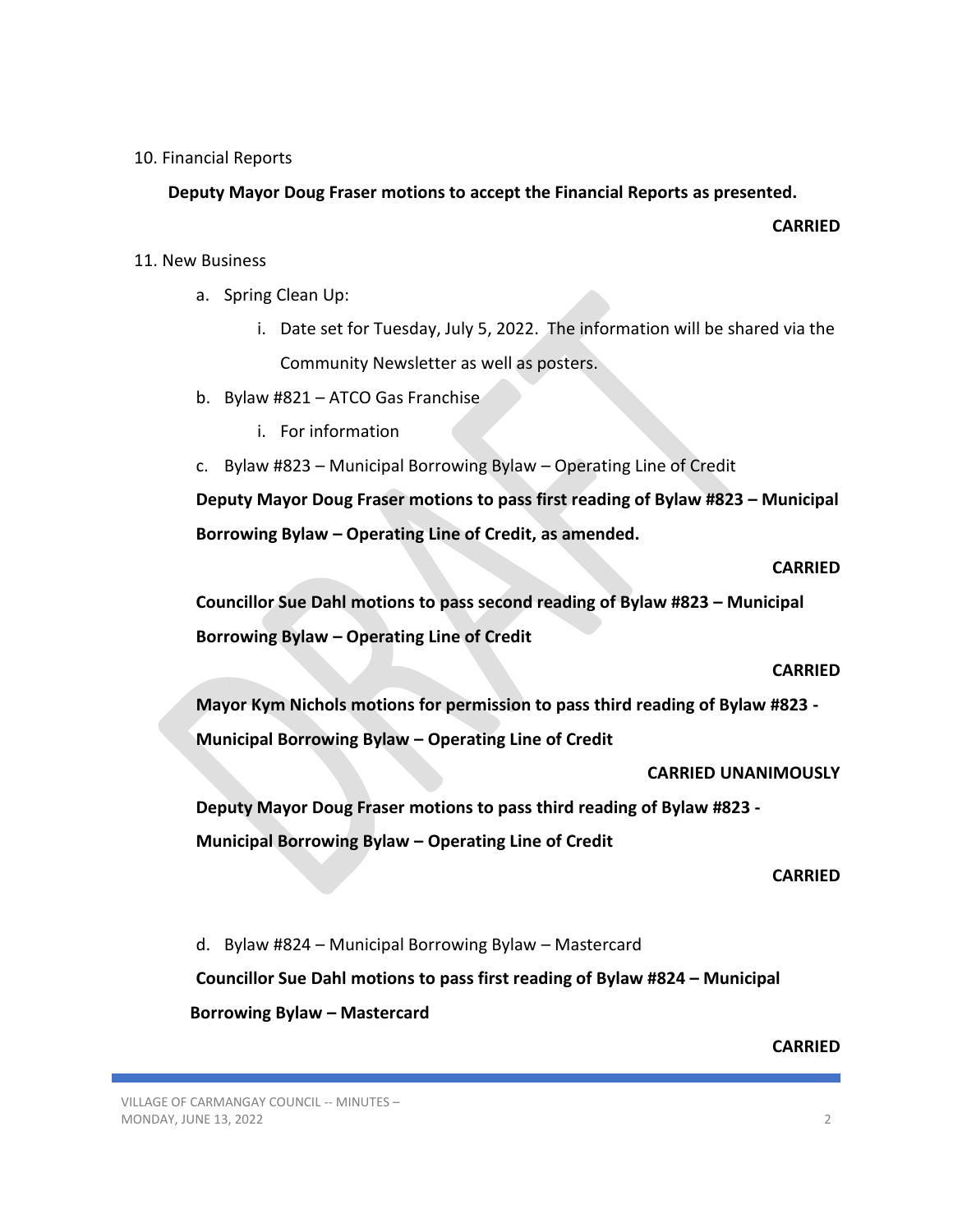**Deputy Mayor Doug Fraser motions to pass second reading of Bylaw #824 – Municipal Borrowing Bylaw – Mastercard**

**CARRIED**

**Mayor Kym Nichols motions for permission to pass third reading of Bylaw #824 - Municipal Borrowing Bylaw – Mastercard**

#### **CARRIED UNANIMOUSLY**

**Councillor Sue Dahl motions to pass third reading of Bylaw #824 - Municipal Borrowing Bylaw – Mastercard**

**CARRIED**

#### e. John Deere Tractor Repair

**Deputy Mayor Doug Fraser motions to spend not over \$12,000.00 to install a new engine in the 2018 John Deere 1550 tractor as per the quote from Brandt Tractor Ltd.**

**CARRIED**

# 12. Reports

# a. ORRSC

b. Marquis Foundation

*There is an apartment available for rent in Carmangay. The board is reevaluating the maximum rent that is being charged at the apartments in the communities.*

c. Vulcan District Solid Waste

*We are starting to work through policies and bylaws of the commission and updating them. Carmangay/Champion transfer station has had some upgrades done to the operator shack as well as the site has been cleaned up and re-organized. They are still waiting on the signs for the gate to the fence there has been no more information on the break and enter at the station.*